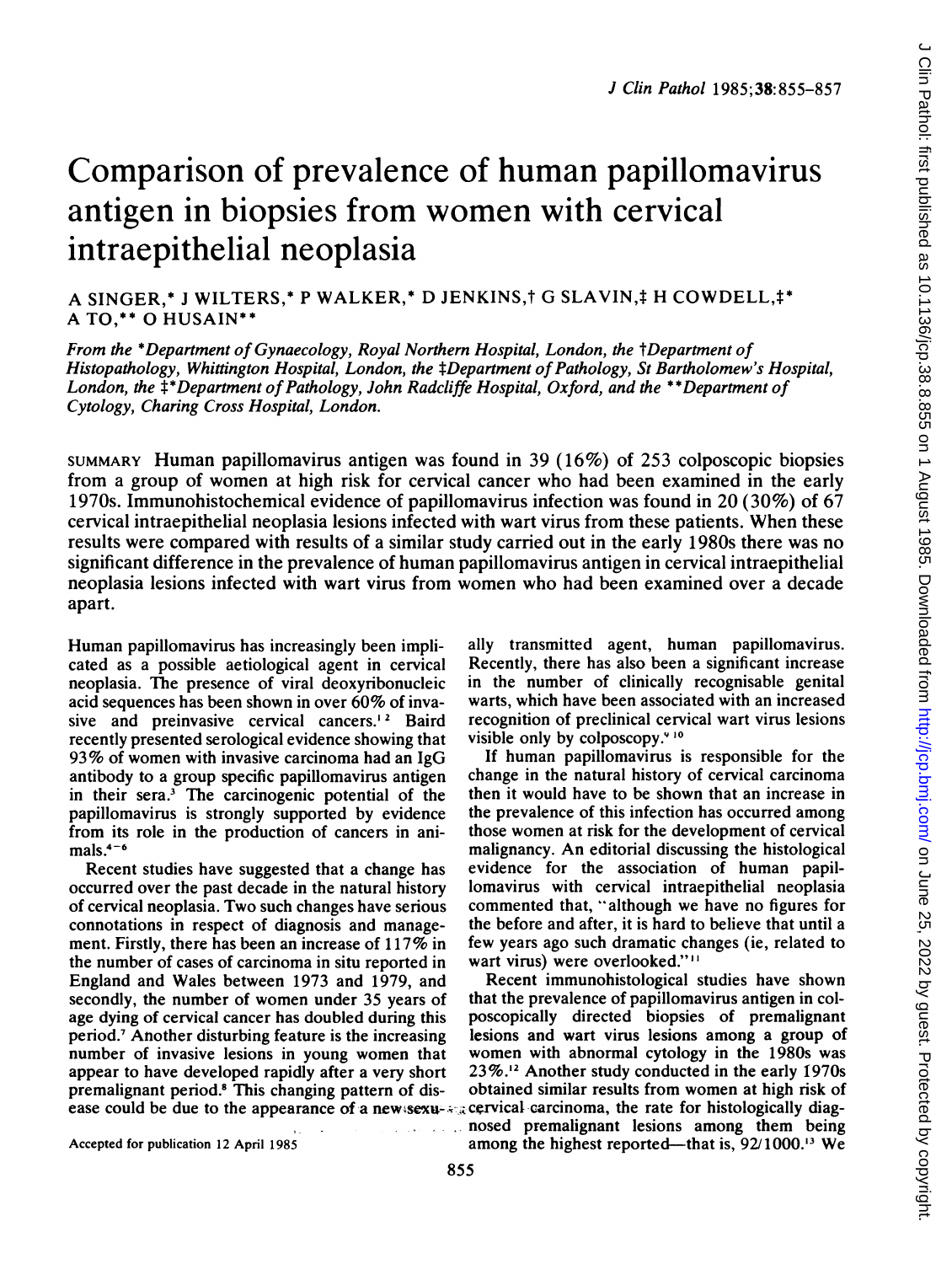have studied the material from this second group using similar immunohistochemical techniques and have obtained an estimation of the prevalence of human papillomavirus in cervical intraepithelial neoplasia in two groups of women separated by a decade. The groups were similar, in that the women in both were at risk for cervical cancer, but not directly comparable. Comparison may be made, however, between the expression of viral antigen in the histological material obtained from each group.

#### Material and methods

The cervical biopsies were obtained during a colposcopic study of cervixes of women confined to a penal institution (HM Prison, Holloway, London) in the early 1970s, the behavioural characteristics of whom have been discussed elsewhere.'4 The study group was randomly selected from two groups of women, who were either short or long term stay prisoners. They were then invited to attend the colposcopy clinic in the prison. Most of the women examined were short stay prisoners (average four months); their ages ranged from 16 to 55 years (mean age 25).

Colposcopically directed biopsies were taken from multiple areas within the atypical transformation zone. From the 304 cervical biopsy specimens collected, 253 biopsy blocks were recovered that had sufficient tissue left for immunohistochemical study. Sections stained with haematoxylin from these biopsies were examined and graded, using the same criteria as in the previous study.<sup>12</sup> Sections (4 $\mu$ ) were taken from each block and stained using an indirect immunoalkaline phosphatase technique.'5 Antiserum for this technique was rabbit antipapillomavirus (Dako Corporation, United States), kindly provided by Professor M Nadji, University of Miami, United States. The presence of papillomavirus antigen was seen by a deep red colouration within the nuclei of cells showing koilocytotic atypia.

## **Results**

The table shows the prevalence of positive staining biopsies, according to the histological diagnosis in the two groups studied in the early 1970s and 1980s. The overall prevalence of the papillomavirus antigen in the biopsies was 16% in the earlier group and 20% in the later group. In the abnormal lesions showing cervical intraepithelial neoplasia grades I, II, and III, and on histological evidence of wart virus infection, papillomavirus antigen was found in 20 (30%) of 67 lesions in the 1970s and 26 (23%) of 112 lesions studied in the 1980s. The  $x^2$  test indiPrevalence of human papillomavirus antigen staining in both study groups according to histological diagnosis

| <b>Diagnosis</b>                                                                     | n              | $1970-2$ group<br>No (%)<br>antigen<br>positive | n                     | 1981-2 group <sup>12</sup><br>No (%)<br>antigen<br>positive |
|--------------------------------------------------------------------------------------|----------------|-------------------------------------------------|-----------------------|-------------------------------------------------------------|
| Metaplastic or native<br>squamous epithilium.<br>Cervical intraepithilial neoplasia: | 186            | 19 (10)                                         | 25                    | 2(10)                                                       |
| Grade I, or infected<br>with wart virus<br>Grade II<br>Grade III                     | 33<br>11<br>23 | 8 (24)<br>6(55)                                 | 28<br>$\frac{20}{64}$ | 10 (36)<br>5 (25)                                           |

\*Lesions reported previously as being infected with wart virus alone have not been included in this category as it is not possible to make a complete distinction between these abnormalities histologically.

cated no difference in the prevalence of papillomavirus antigen in those lesions between the two groups ( $p > 0.25$ ).

## **Discussion**

There was no significant difference in the prevalence of human papillomavirus antigen in the cervical intraepithelial neoplasia tissue we studied from two groups of women separated by at least a decade. There was also no difference in the prevalence of papillomavirus antigen in the category of metaplasia and native squamous epithelium.

The absence of a difference in the prevalence of papillomavirus infection between these two study groups suggests that the increase in the association reported between human papillomavirus and cervical intraepithelial neoplasia may be due to an improvement in the techniques for identification of infection with human papillomavirus rather than a true increase in the prevalence of the virus among women at risk of cervical carcinoma. Thus the recent changes in the natural history of this cervical disease—that is, the increase in prevalence of cervical intraepithelial neoplasia and the appearance of a neoplasm of seemingly rapid onset—cannot be explained by the appearance of human papillomavirus as a new agent.

An alternative hypothesis might be that though the role of this antigen has not changed, there may have been changes in the cofactors needed to operate with it for a neoplastic transformation: smoking and herpes simplex virus have been suggested as possible cofactors.'6 Smoking among women is increasing and is now cited as a major factor in association with sexual behaviour in the aetiology of cervical carcinoma.'7 The relation between herpes simplex virus and cervical carcinoma is well documented.'8-20 The role of oral contraceptive